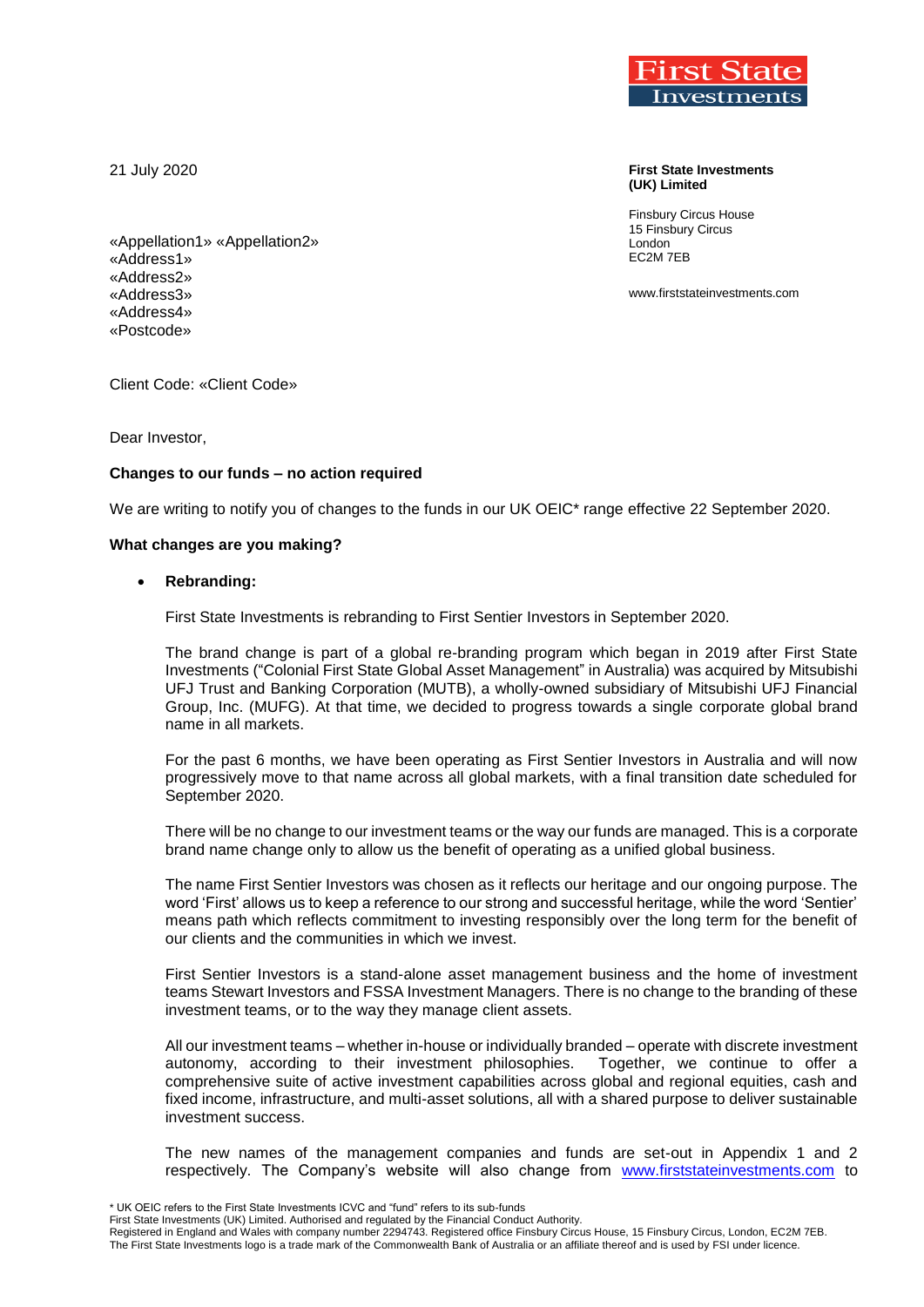

[www.firstsentierinvestors.com.](http://www.firstsentierinvestors.com/) The fund names reflect our trading names as authorised corporate director of the UK OEIC and the brands of the three investment teams responsible for their management as listed in Appendix 3:

- **First Sentier Investors;**
- FSSA Investment Managers; and
- Stewart Investors.

### **Investment objectives and policies:**

We are updating the wording of the objectives and policies of the funds to provide more detail and clarity on how they are managed.

Details of the changes can be found by following this link: [www.firststateinvestments.com](http://www.firststateinvestments.com/) or, from 22 September, [www.firstsentierinvestors.com.](http://www.firstsentierinvestors.com/) If you would like to receive a paper copy of the changes, please contact us as indicated under "What should I do if I have any questions?" below and we would be happy to send you one.

**These changes do not affect the way the funds are managed or the risk levels of the funds; they are simply to provide greater clarity on what we are currently doing.** We believe that the revised objectives and policies provide a better description of how the funds are managed. We are also including sections on our investment strategy for each fund for more background, and a sign-post to the key risks.

## **Change in dealing days:**

This change relates to five of our funds: First State All China Fund, First State Greater China Growth Fund, First State Indian Subcontinent All Cap Fund, First State Japan Focus Fund and Stewart Investors Indian Subcontinent Sustainability Fund.

Each of these funds has a high level of investment in a single country and, as a result, meeting requests to redeem shares, and calculating an up-to-date Net Asset Value, while the stock market(s) in that country are closed for bank holidays can be difficult. To provide certainty on this, these fund will be closed for the issue and redemption of shares when the local markets are closed for trading. You can find a list of the expected dates of closure by following this link: [www.firststateinvestments.com](http://www.firststateinvestments.com/) or, from 22 September, www.firstsentierinvestors.com. If you would like to receive a paper copy of the list, please contact us as indicated under "What should I do if I have any questions?" below and we would be happy to send you one.

 **Stewart Investors Asia Pacific Leaders Fund change of name:** The name of this fund is changing to the Stewart Investors Asia Pacific Leaders **Sustainability** Fund. This is to highlight the fact that the fund is managed by the Sustainable Funds Group within Stewart Investors which focusses on investment in companies which are positioned to benefit from, and contribute to, the sustainable development of the countries in which they operate. There has been no change to the team managing the fund.

## **Will there be an impact on fees or costs?**

No – there is no change in the fees or costs of the funds. We are paying any costs related to these changes.

#### **Do I need to take any action?**

No - you don't need to take any action.

First State Investments (UK) Limited. Authorised and regulated by the Financial Conduct Authority. Registered in England and Wales with company number 2294743. Registered office Finsbury Circus House, 15 Finsbury Circus, London, EC2M 7EB. The First State Investments logo is a trade mark of the Commonwealth Bank of Australia or an affiliate thereof and is used by FSI under licence.

<sup>\*</sup> UK OEIC refers to the First State Investments ICVC and "fund" refers to its sub-funds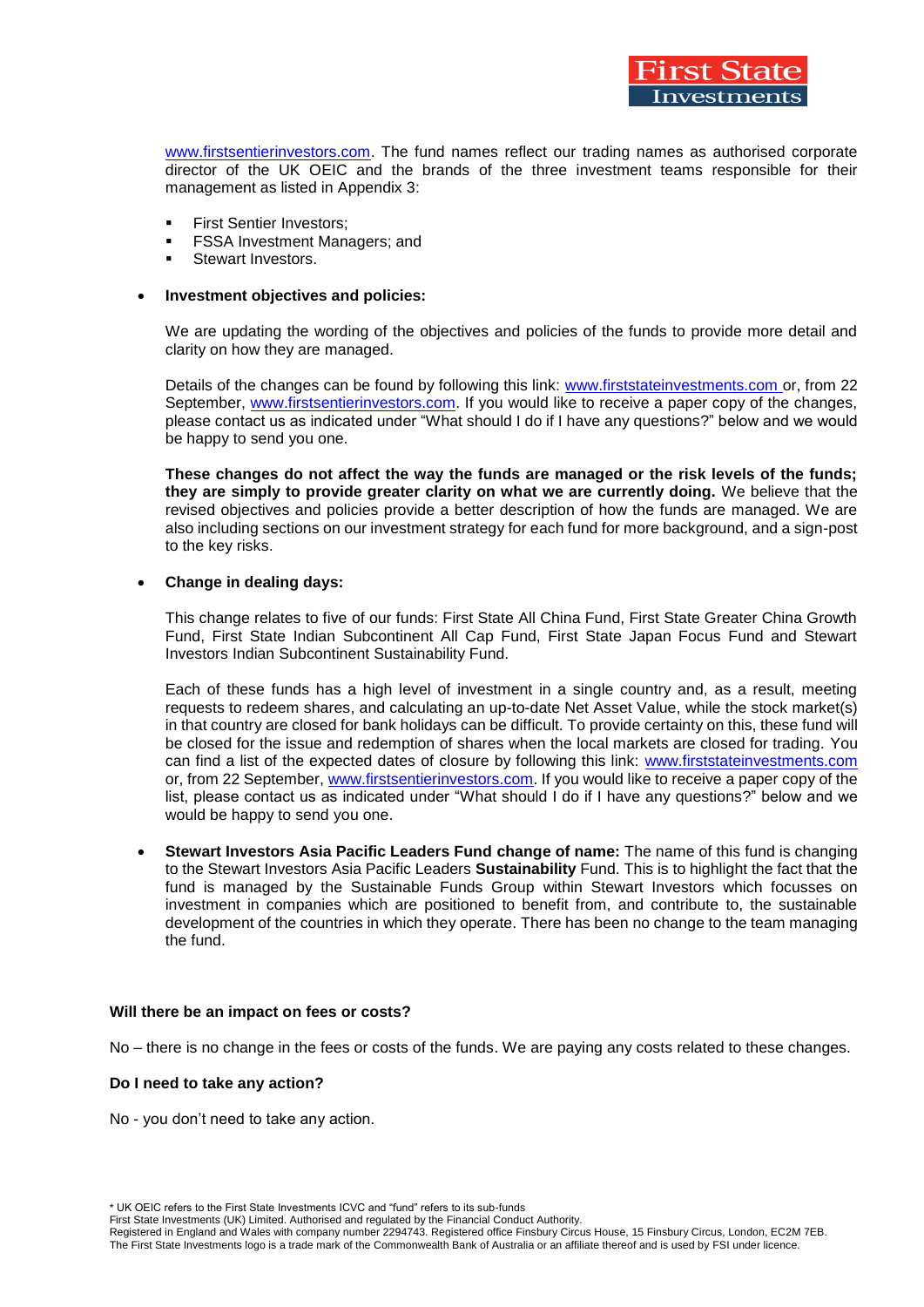

## **What can I do if I disagree with the changes?**

You have a number of options. You can redeem (sell) your shares, or you can switch your investment, free of charge, into another of our funds but please bear in mind that this might trigger a taxable event. Details on how to redeem or switch shares can be found in the prospectus for the UK OEIC. We are unable to provide tax advice and we therefore suggest that you talk to your tax adviser about any potential tax implications before you take any action.

### **What should I do if I have any questions?**

If you have any questions you can contact us:

- by telephone: from the UK 0800 587 4141 and from abroad +44 131 525 8870; telephone calls may be recorded for your security
- by email: [info@firststate.co.uk](mailto:info@firststate.co.uk) or, from 22 September, infoUK@firstsentier.com
- or in writing: Client Services, 23 St Andrew Square, Edinburgh EH2 1BB.

Yours sincerely,

lun

Authorised signatory of First State Investments (UK) Limited Head of Client Services

\* UK OEIC refers to the First State Investments ICVC and "fund" refers to its sub-funds

First State Investments (UK) Limited. Authorised and regulated by the Financial Conduct Authority. Registered in England and Wales with company number 2294743. Registered office Finsbury Circus House, 15 Finsbury Circus, London, EC2M 7EB. The First State Investments logo is a trade mark of the Commonwealth Bank of Australia or an affiliate thereof and is used by FSI under licence.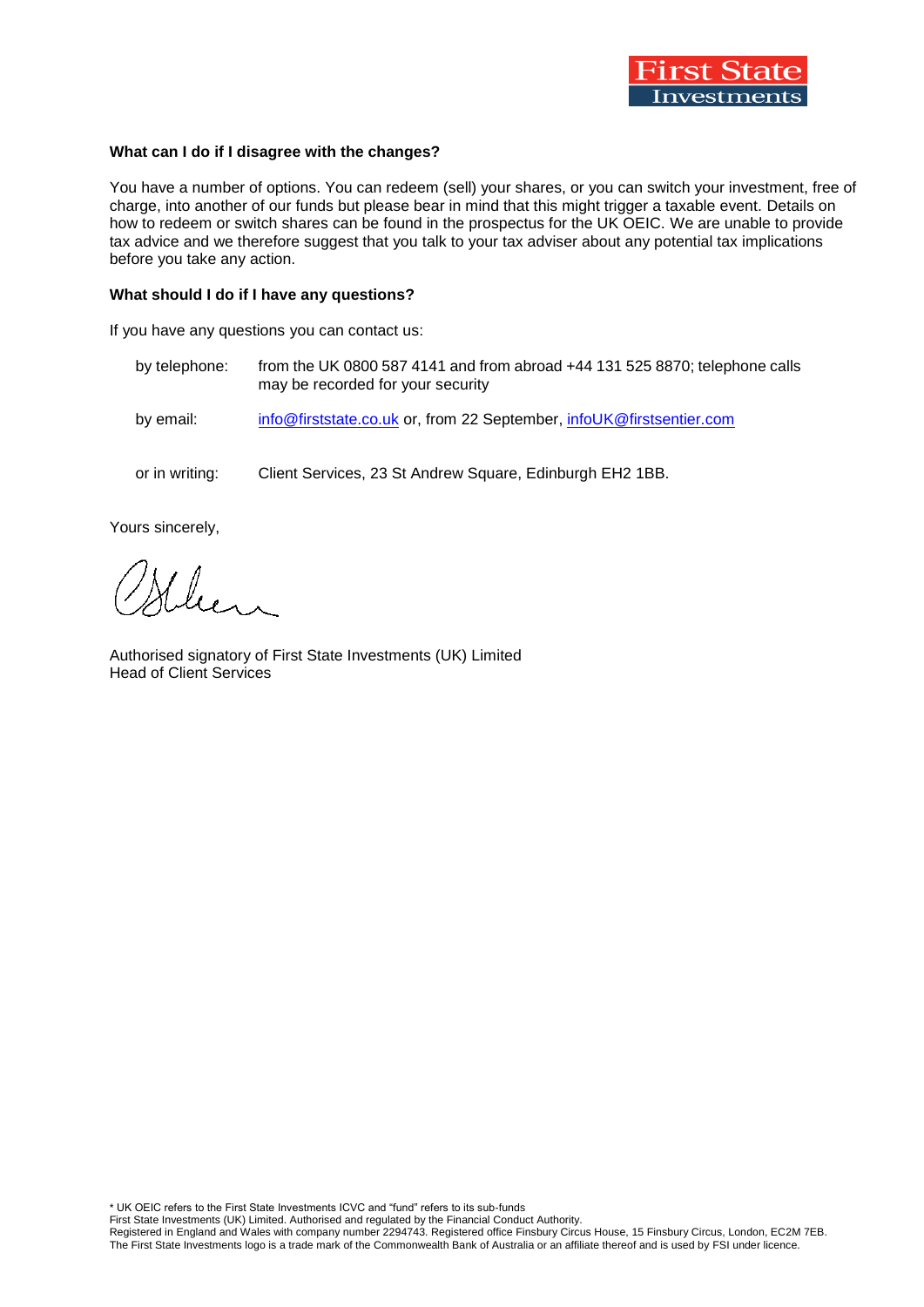

|                                                   | Current Name – pre 22 September 2020              | <b>Future Name - from 22 September</b><br>2020 |  |  |
|---------------------------------------------------|---------------------------------------------------|------------------------------------------------|--|--|
| <b>Company Name</b>                               | <b>First State Investments ICVC</b>               | <b>First Sentier Investors ICVC</b>            |  |  |
| <b>Authorised</b><br>Corporate<br><b>Director</b> | First State Investments (UK) Limited              | First Sentier Investors (UK) Funds Limited     |  |  |
| Investment<br><b>Manager</b>                      | First State Investment Management (UK)<br>Limited | First Sentier Investors (UK) IM Limited        |  |  |
| Sub-Investment<br><b>Managers</b>                 | First State Investments (Hong Kong)<br>Limited    | First Sentier Investors (Hong Kong)<br>Limited |  |  |
|                                                   | First State Investments (Singapore)               | First Sentier Investors (Singapore)            |  |  |
|                                                   | First Sentier Investors (Australia) IM Ltd        | First Sentier Investors (Australia) IM Ltd     |  |  |
|                                                   | First State Investments (US) LLC                  | First Sentier Investors (US) LLC               |  |  |
| <b>Web Address</b>                                | www.firststateinvestments.com                     | www.firstsentierinvestors.com                  |  |  |

# **Appendix 1 – Company, manager and investment manager names**

\* UK OEIC refers to the First State Investments ICVC and "fund" refers to its sub-funds First State Investments (UK) Limited. Authorised and regulated by the Financial Conduct Authority. Registered in England and Wales with company number 2294743. Registered office Finsbury Circus House, 15 Finsbury Circus, London, EC2M 7EB. The First State Investments logo is a trade mark of the Commonwealth Bank of Australia or an affiliate thereof and is used by FSI under licence.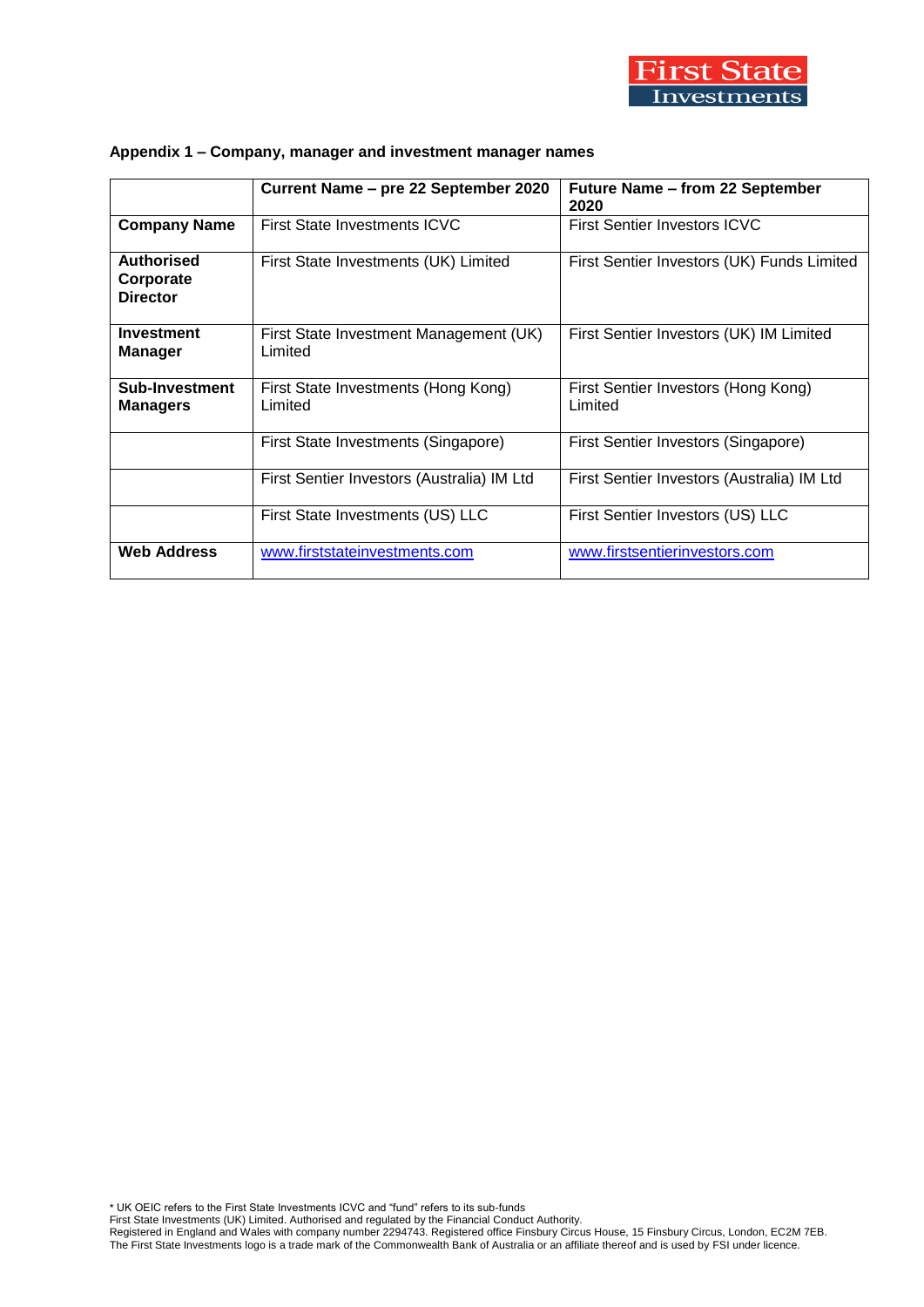

# **Appendix 2 – sub-fund names**

| Fund<br>number | Fund name - pre 22 September 2020                        | Fund name - from 22 September 2020                     |
|----------------|----------------------------------------------------------|--------------------------------------------------------|
| $\mathbf{1}$   | First State Asian Property Securities Fund               | First Sentier Asian Property Securities Fund           |
| 2              | <b>First State Diversified Growth Fund</b>               | <b>First Sentier Diversified Growth Fund</b>           |
| 3              | First State Emerging Markets Bond Fund                   | First Sentier Emerging Markets Bond Fund               |
| $\overline{4}$ | First State Global Listed Infrastructure Fund            | <b>First Sentier Global Listed Infrastructure Fund</b> |
| 5              | <b>First State Global Property Securities Fund</b>       | <b>First Sentier Global Property Securities Fund</b>   |
| 6              | First State All China Fund                               | <b>FSSA All China Fund</b>                             |
| $\overline{7}$ | First State Asia All-Cap Fund                            | FSSA Asia All-Cap Fund                                 |
| 8              | First State Asia Focus Fund                              | <b>FSSA Asia Focus Fund</b>                            |
| 9              | <b>First State Global Emerging Markets Focus</b><br>Fund | FSSA Global Emerging Markets Focus Fund                |
| 10             | First State Greater China Growth Fund                    | <b>FSSA Greater China Growth Fund</b>                  |
| 11             | First State Indian Subcontinent All-Cap Fund             | FSSA Indian Subcontinent All-Cap Fund                  |
| 12             | First State Japan Focus Fund                             | FSSA Japan Focus Fund                                  |

\* UK OEIC refers to the First State Investments ICVC and "fund" refers to its sub-funds

First State Investments (UK) Limited. Authorised and regulated by the Financial Conduct Authority. Registered in England and Wales with company number 2294743. Registered office Finsbury Circus House, 15 Finsbury Circus, London, EC2M 7EB. The First State Investments logo is a trade mark of the Commonwealth Bank of Australia or an affiliate thereof and is used by FSI under licence.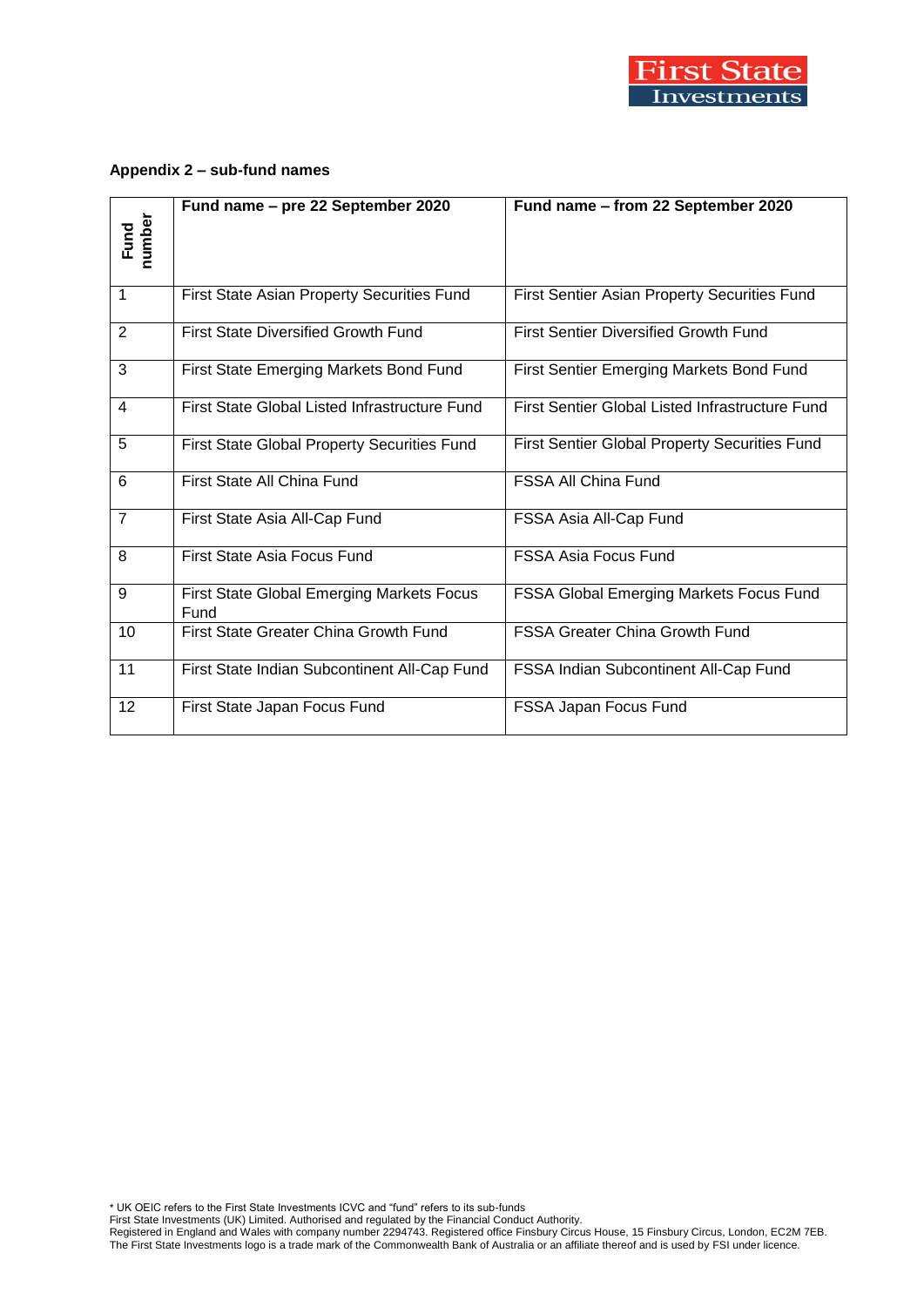

## **Appendix 3 – investment management team responsibilities**

| Fund<br>No. | Fund                                                                        | Investment team responsible for investment<br>management |                                       |                             |
|-------------|-----------------------------------------------------------------------------|----------------------------------------------------------|---------------------------------------|-----------------------------|
|             |                                                                             | First Sentier<br>Investors                               | <b>FSSA</b><br>Investment<br>Managers | <b>Stewart</b><br>Investors |
| 1.          | First Sentier Asian Property Securities Fund                                | X                                                        |                                       |                             |
| 2.          | First Sentier Diversified Growth Fund                                       | X                                                        |                                       |                             |
| 3.          | First Sentier Emerging Markets Bond Fund                                    | X                                                        |                                       |                             |
| 4.          | First Sentier Global Listed Infrastructure Fund                             | X                                                        |                                       |                             |
| 5.          | First Sentier Global Property Securities Fund                               | X                                                        |                                       |                             |
| 6.          | FSSA All China Fund                                                         |                                                          | X                                     |                             |
| 7.          | FSSA Asia All-Cap Fund                                                      |                                                          | $\overline{X}$                        |                             |
| 8.          | FSSA Asia Focus Fund                                                        |                                                          | $\overline{X}$                        |                             |
| 9.          | FSSA Global Emerging Markets Focus Fund                                     |                                                          | X                                     |                             |
| 10.         | <b>FSSA Greater China Growth Fund</b>                                       |                                                          | X                                     |                             |
| 11.         | FSSA Indian Subcontinent All-Cap Fund                                       |                                                          | $\pmb{\times}$                        |                             |
| 12.         | FSSA Japan Focus Fund                                                       |                                                          | $\pmb{\times}$                        |                             |
| 13.         | Stewart Investors Asia Pacific and Japan<br><b>Sustainability Fund</b>      |                                                          |                                       | X                           |
| 14.         | <b>Stewart Investors Asia Pacific Leaders</b><br><b>Sustainability Fund</b> |                                                          |                                       | X                           |
| 15.         | Stewart Investors Asia Pacific Sustainability Fund                          |                                                          |                                       | х                           |
| 16.         | Stewart Investors Global Emerging Markets Fund                              |                                                          |                                       | X                           |
| 17.         | <b>Stewart Investors Global Emerging Markets</b><br>Leaders Fund            |                                                          |                                       | $\mathsf{X}$                |
| 18.         | <b>Stewart Investors Global Emerging Markets</b><br>Sustainability Fund     |                                                          |                                       | X                           |
| 19.         | <b>Stewart Investors Indian Subcontinent</b><br>Sustainability Fund         |                                                          |                                       | X                           |
| 20.         | Stewart Investors Latin America Fund                                        |                                                          |                                       | $\mathsf{X}$                |
| 21.         | Stewart Investors Worldwide Equity Fund                                     |                                                          |                                       | X                           |

\* UK OEIC refers to the First State Investments ICVC and "fund" refers to its sub-funds

First State Investments (UK) Limited. Authorised and regulated by the Financial Conduct Authority.

Registered in England and Wales with company number 2294743. Registered office Finsbury Circus House, 15 Finsbury Circus, London, EC2M 7EB. The First State Investments logo is a trade mark of the Commonwealth Bank of Australia or an affiliate thereof and is used by FSI under licence.